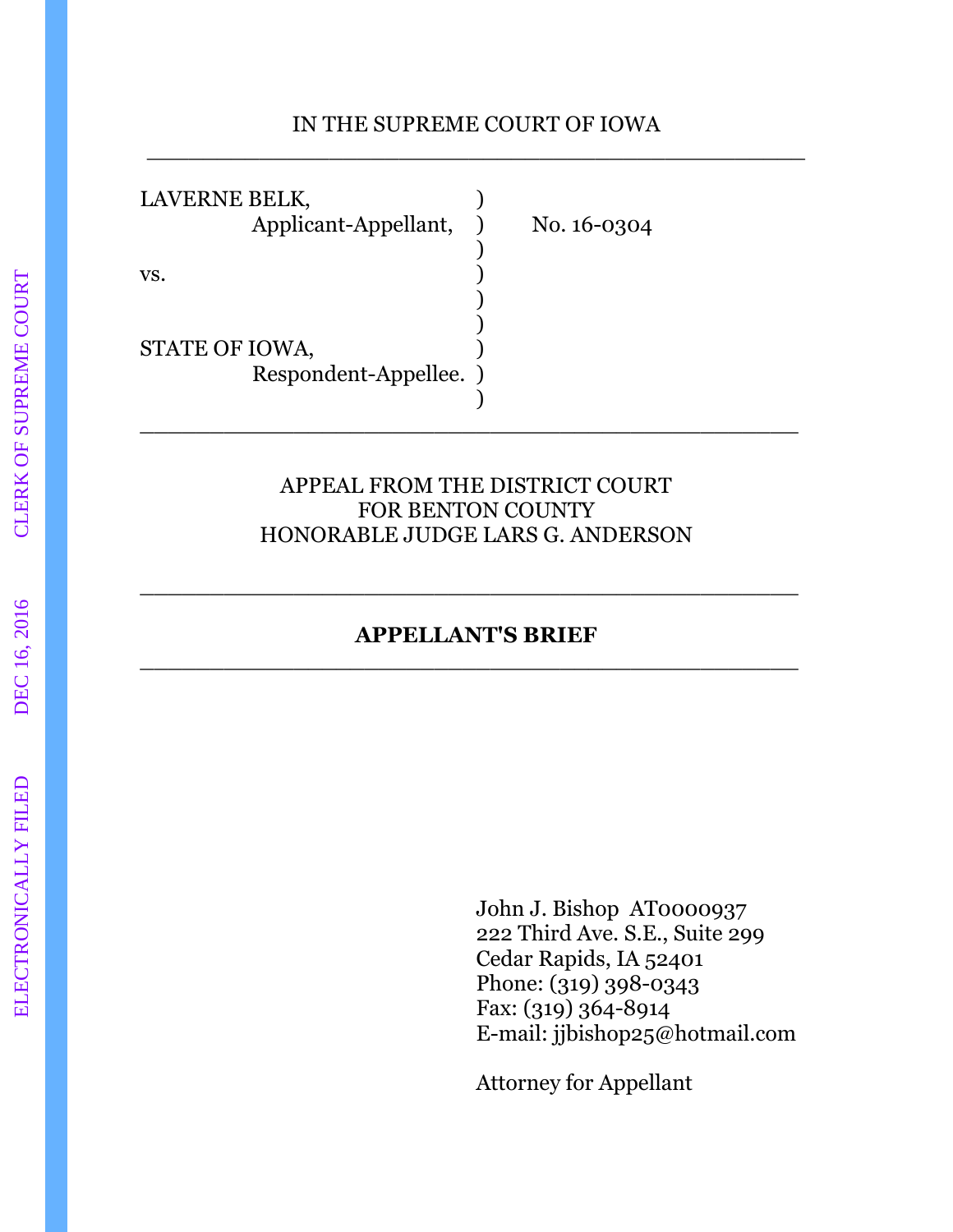#### **CERTIFICATE OF SERVICE**

 I, John J. Bishop, hereby certify that on the 16th day of December, 2016, I served the above Appellant's Brief on the other parties of this appeal via EDMS to the following counsel for said parties:

 $\frac{1}{\sqrt{2}}$  , and the set of the set of the set of the set of the set of the set of the set of the set of the set of the set of the set of the set of the set of the set of the set of the set of the set of the set of the

 Attorney General Hoover Building - Second Floor Des Moines, Iowa 50319

/s/ *John Bishop* 

 **John J. Bishop** AT0000937 222 Third Ave. S.E., Suite 299 Cedar Rapids, IA 52401 Phone: (319) 398-0343 Fax: (319) 364-8914 E-mail: jjbishop25@hotmail.com

Attorney for Appellant

#### **CERTIFICATE OF FILING**

 I, John J. Bishop, hereby certify that the attached Appellant's Brief was filed on the 16th day of December, 2016, via EDMS to the Clerk of the Supreme Court, Supreme Court of Iowa, Judicial Branch Building, 1111 E. Court St., Des Moines, IA 50319.

 $\frac{1}{\sqrt{2}}$  , and the set of the set of the set of the set of the set of the set of the set of the set of the set of the set of the set of the set of the set of the set of the set of the set of the set of the set of the

/s/ *John Bishop* 

 **John J. Bishop** AT0000937 222 Third Ave. S.E., Suite 299 Cedar Rapids, IA 52401 Phone: (319) 398-0343 Fax: (319) 364-8914 E-mail: jjbishop25@hotmail.com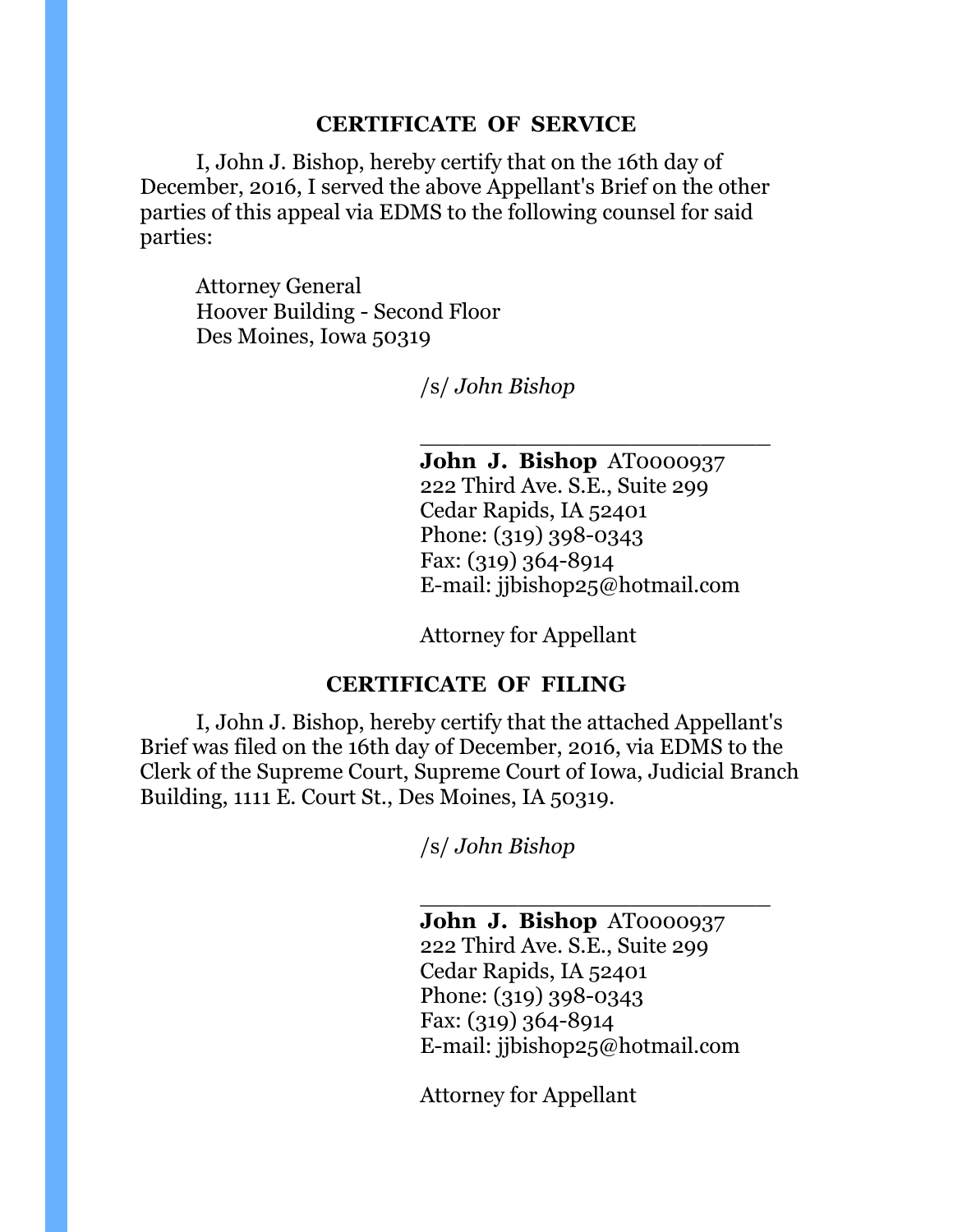## **TABLE OF CONTENTS**

**Page Page** 

| 1.  | <b>Table of Authorities</b>        | ii           |
|-----|------------------------------------|--------------|
| 2.  | <b>Issues Presented for Review</b> | iii          |
| 3.  | Nature of the Case                 | $\mathbf{1}$ |
| 4.  | <b>Course of Proceedings</b>       | $\mathbf{1}$ |
| 5.  | <b>Statement of Facts</b>          | 3            |
| 6.  | <b>Routing Statement</b>           | 7            |
| 7.  | Argument                           | 8            |
| 8.  | Conclusion                         | 13           |
| 9.  | <b>Request for Oral Argument</b>   | 14           |
| 10. | <b>Attorney's Cost Certificate</b> | 14           |
| 11. | Certificate of Compliance          | 15           |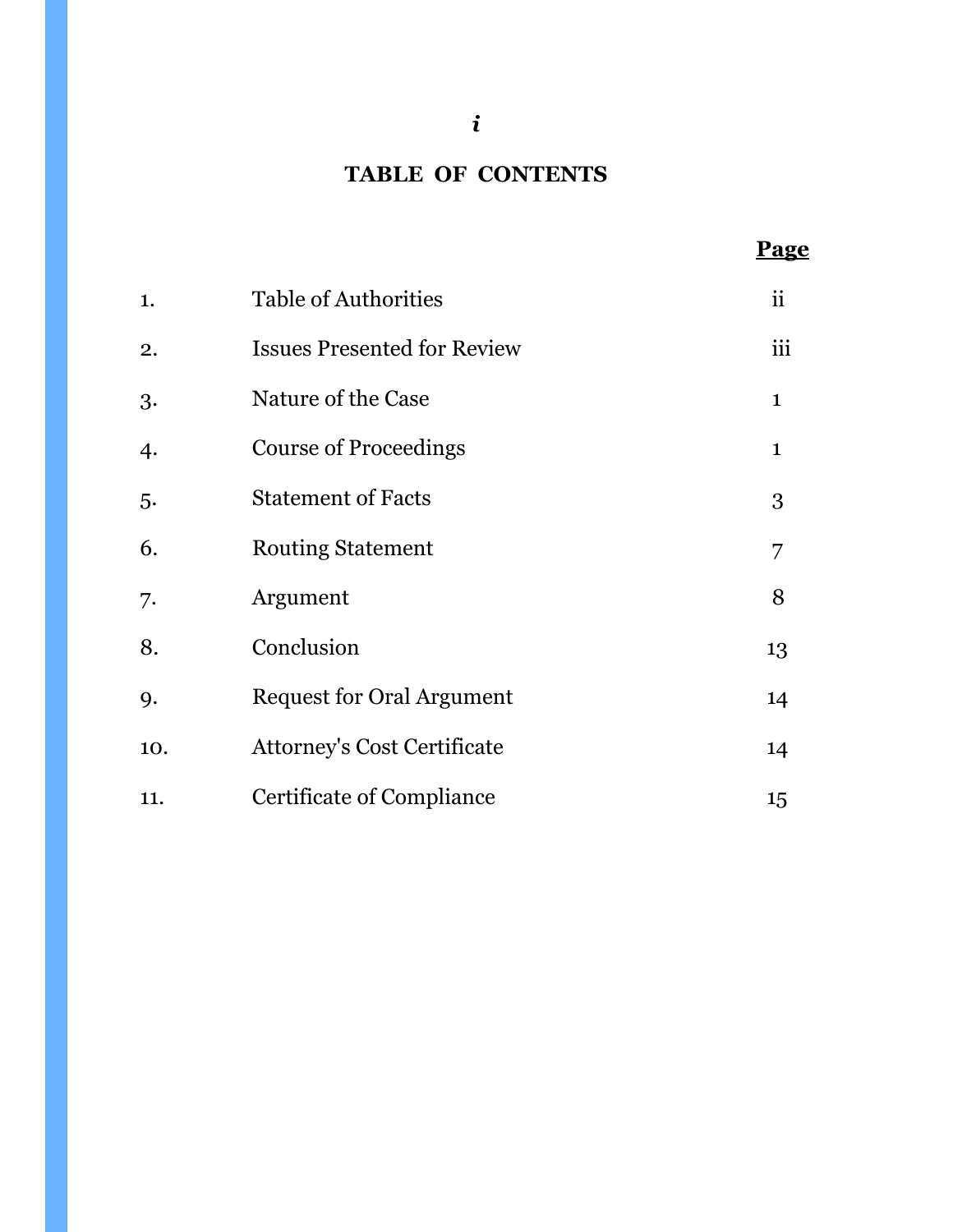# **TABLE OF AUTHORITIES**

| <b>Cases</b>                                            | Page |
|---------------------------------------------------------|------|
|                                                         |      |
|                                                         |      |
| <u>Maghee v. State, 773</u> N.W.2d 228 (Iowa 2008)    9 |      |

# **Statutes**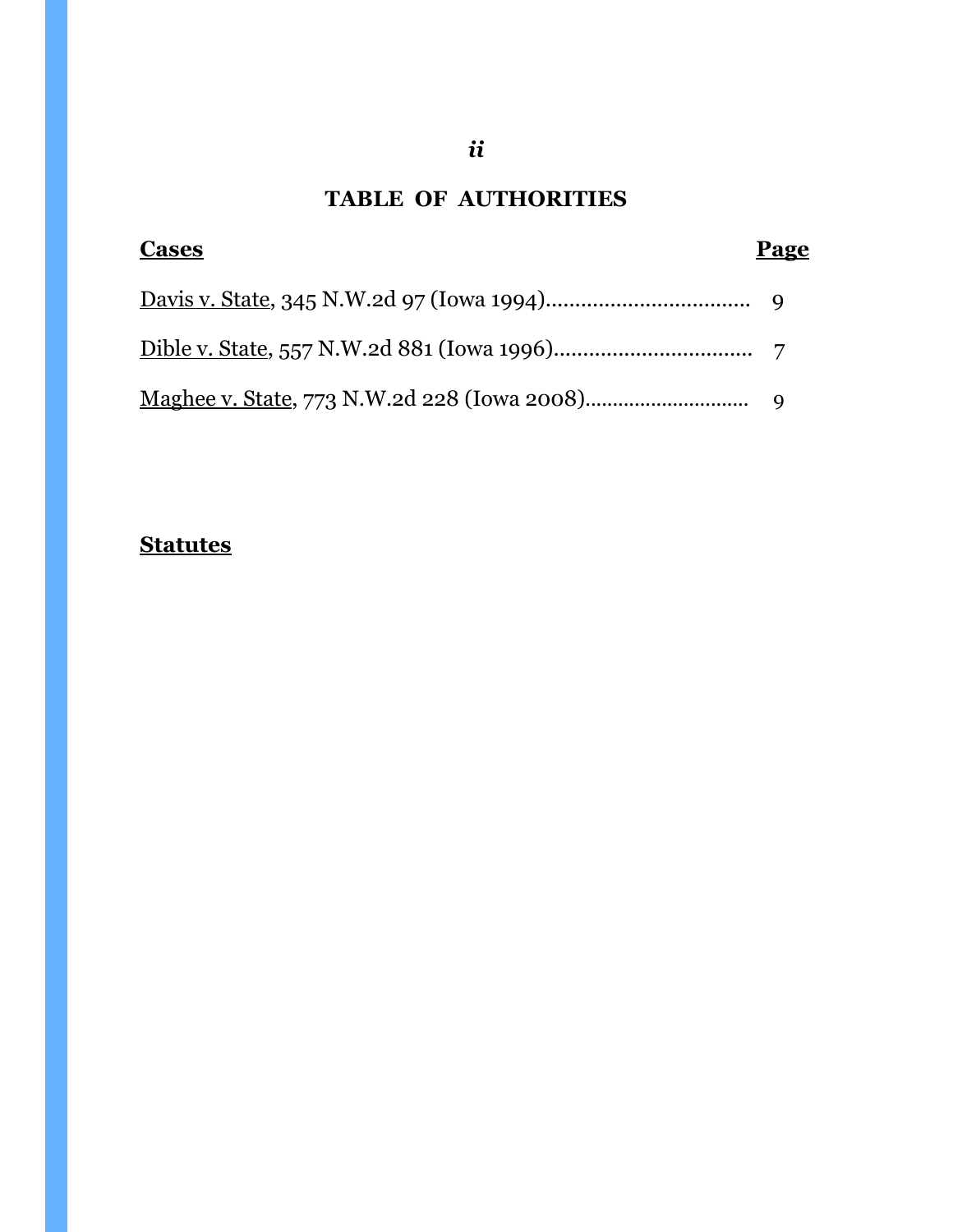## **ISSUES PRESENTED FOR REVIEW**

 I. WHETHER THE DISTRICT COURT ERRED IN DISMISSING THE APPELLANT'S APPLICATION FOR POST-CONVICTION RELIEF.

Davis v. State, 345 N.W.2d 97 (Iowa 1994) Maghee v. State, 773 N.W.2d 228 (Iowa 2008)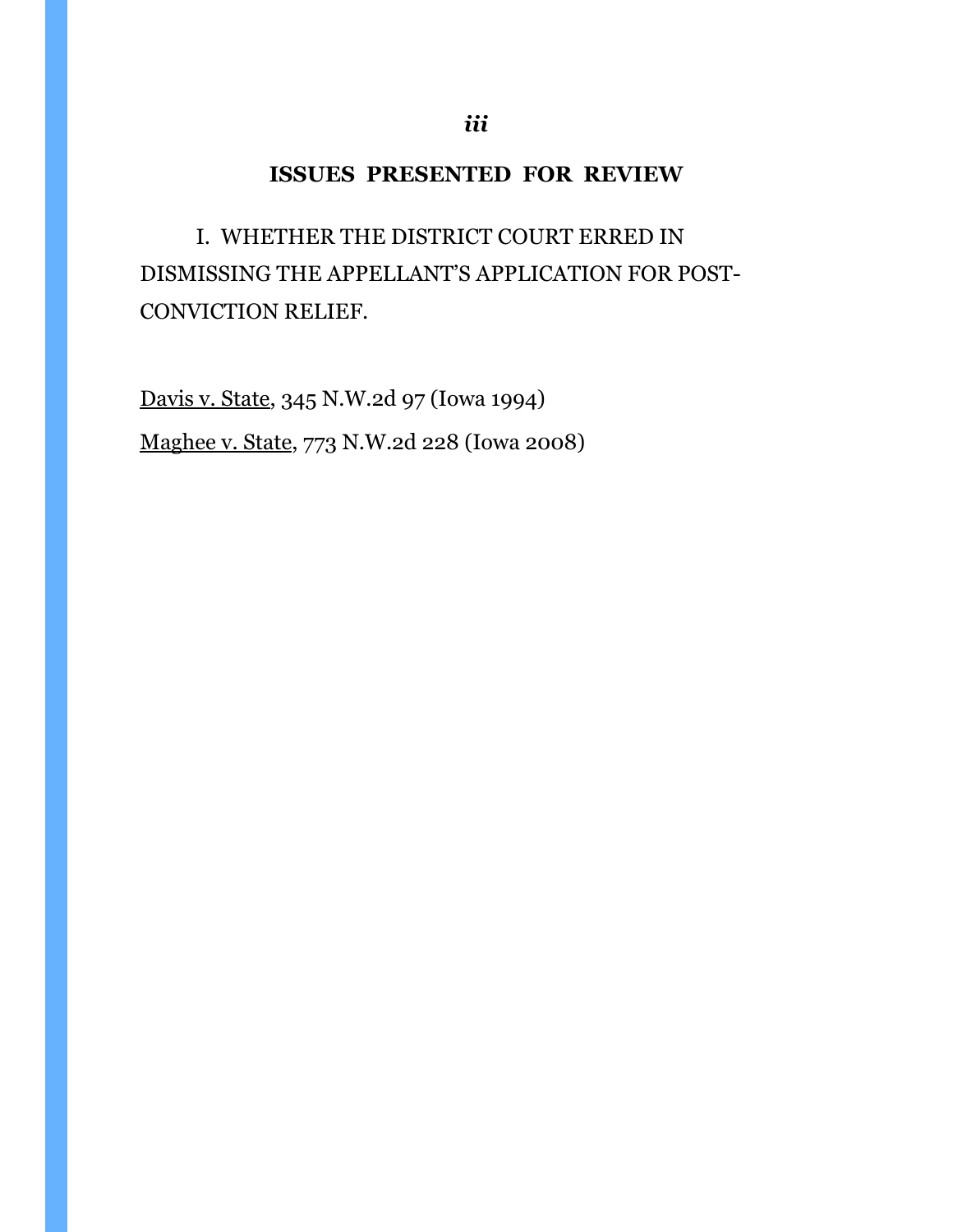# *1* **STATEMENT OF THE CASE**

#### **Nature of the case**

 This is an appeal of the district court's dismissal of the appellant's application for post-conviction relief.

## **Course of the Proceedings**

On March 19, 1992, Mr. Belk was charged by trial information in Benton County Case CR4442 (later converted to FECR4442) with the crimes of Kidnapping in the First Degree (Count I); Sexual Abuse in the Second Degree (Count II), Assault with Intent to Commit Sexual Abuse (Count III), and Possession of a Controlled Substance (Count IV) in violation of Iowa Code sections 710.1(3), 710.2,709.1(1), 709.3(1), 709.11, 204.204(4), and 204.401(3) (1992). (App. pp. 1-4).

On October 15, 1992, Mr. Belk entered guilty pleas for Kidnapping in the Second Degree (Count I), Sexual Abuse in the Second Degree (Count II), Extortion (Count III), and Going Armed with Intent (Count IV) in violation of Iowa Code sections 710.1(3)710.3, 709.1(1), 709.3(1), 711.4(1), and 708.8. (App. pp. 5-8). Mr. Belk was sentenced on the same day to an indeterminate term of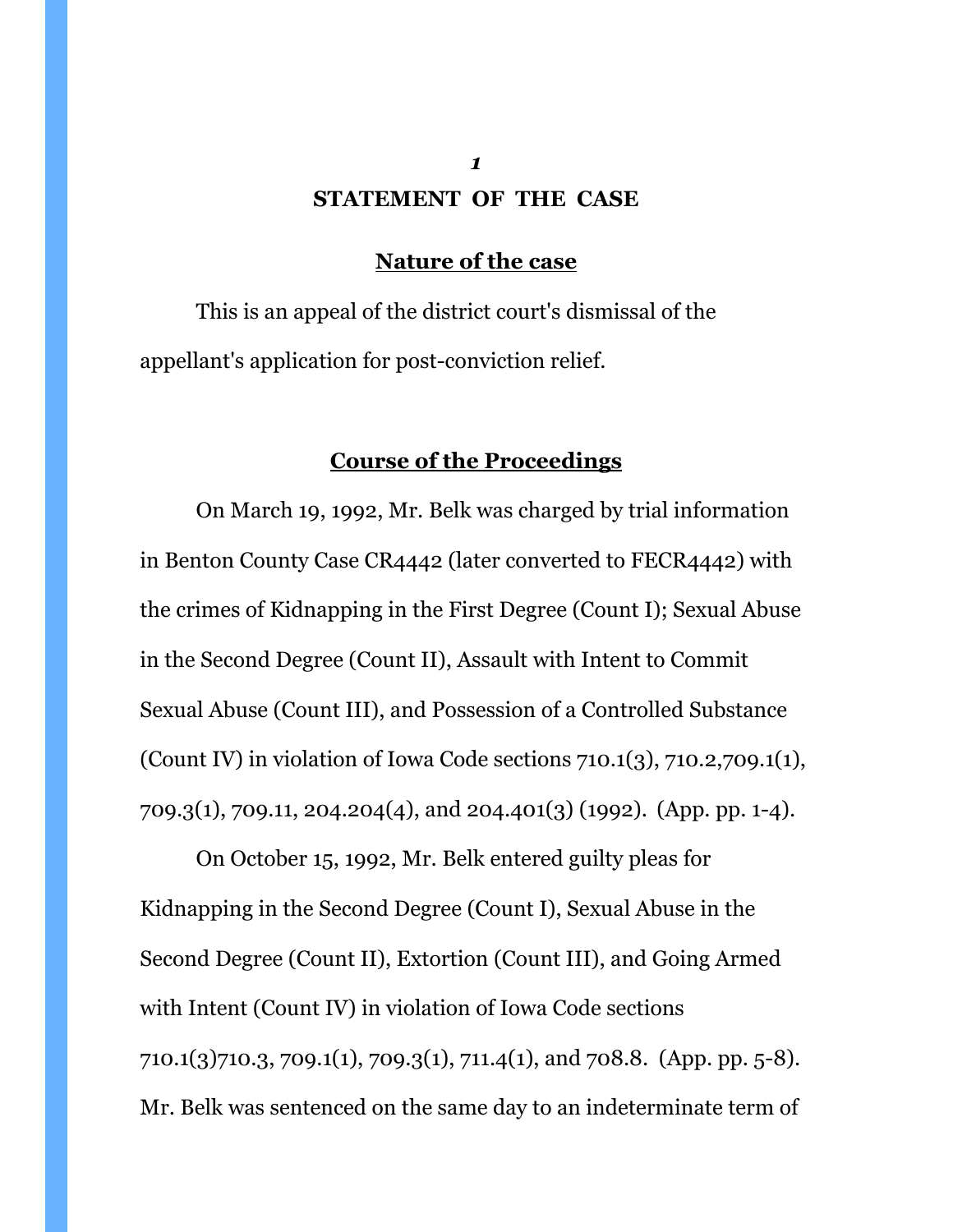imprisonment not to exceed twenty-five years as to Count I, an indeterminate term of imprisonment not to exceed twenty-five years as to Count II, an indeterminate term of imprisonment not to exceed five years as to Count III, and an indeterminate term of imprisonment not to exceed five years as to Count IV, to be served consecutively, for a total term of sixty years. (App. pp. 5-8).

 Mr. Belk filed a notice of appeal on October 29, 1992. On September 28, 1993, the Iowa Supreme Court issued a procedendo which noted that the appeal had been dismissed by the appellant. (App. p. 9).

 On December 10, 2010, Mr. Belk filed a Motion for Correction of Illegal Sentence. (App. pp. 10-11). On March 19, 2013, the district court denied Mr. Belk's Motion for Correction of Illegal Sentence. (App. pp. 12-14).

 On April 23, 2013, Mr. Belk filed an Application for Postconviction Relief. (App. pp. 15-18). On September 3, 2013, Mr. Belk filed an Amended Application for Post-conviction Relief. (App. pp. 19-22). On October 13, 2015, a hearing on the Amended Application for Post-conviction Relief was held before the district court. On

*2*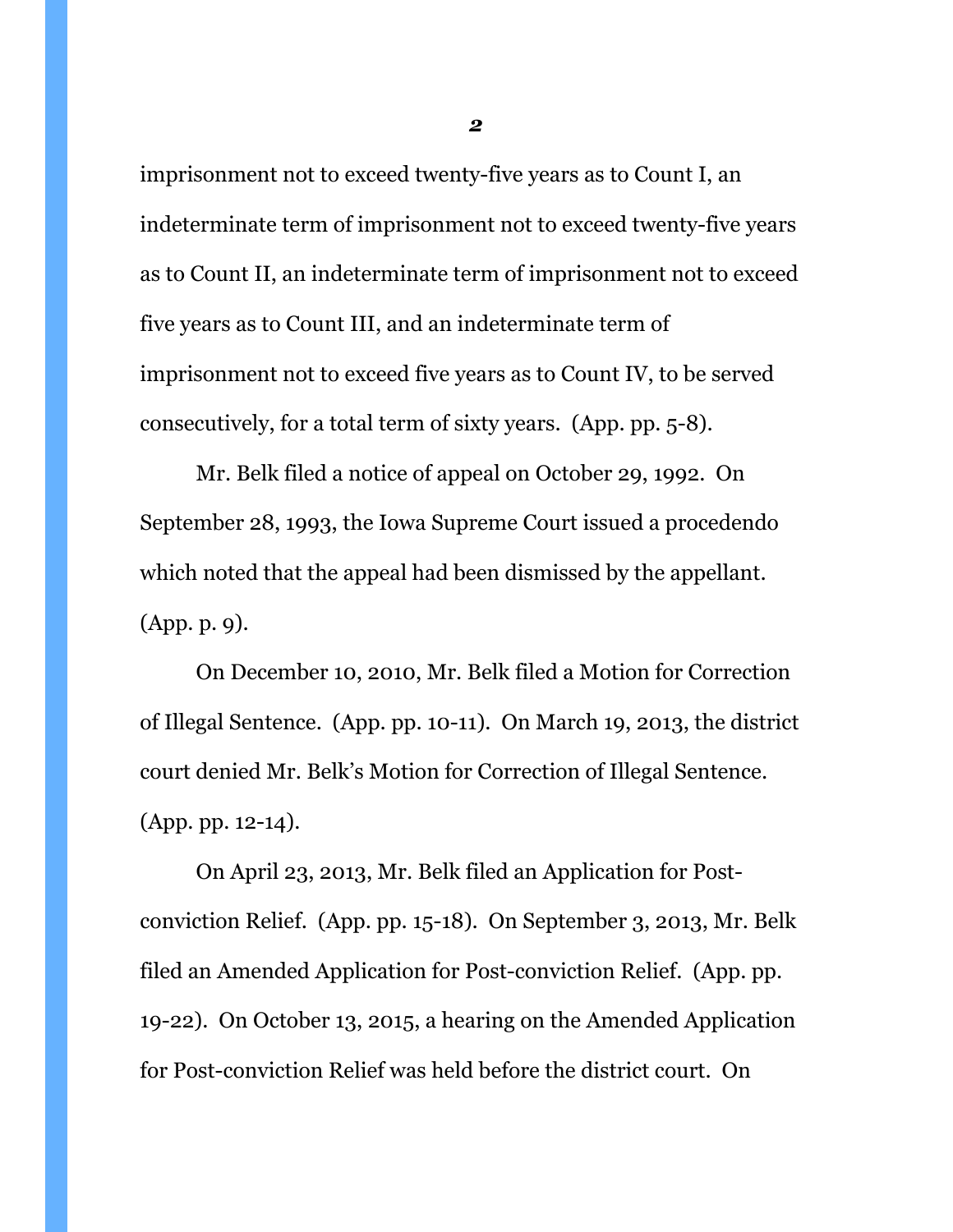January 29, 2016, the district court entered an order dismissing Mr.

Belk's Amended Application for Post-conviction Relief. (App. pp.

29-33). On February 16, 2016, Mr. Belk filed a notice of appeal.

## **Statement of the Facts**

Mr. Belk adopts the thorough yet concise rendition of facts

presented in the ruling of the district court:

In 1992 Belk entered guilty pleas to the offenses of kidnapping in the second-degree, sexual abuse in the second degree, extortion, and going armed with intent. Belk received sentences totaling sixty years. The mandatory portion of his sentences expired in 2003. With earned time, Belk's tentative discharge date is in 2019.

The parties stipulate that since his incarceration, Belk "has been almost a model inmate." *Jt. Pretrl. Stmt*. While in prison Belk has held numerous jobs, completed numerous treatment programs, and currently lives on an honor unit. He has also spoken to various victim groups and assists the IDOC by watching inmates at high risk for suicide. Belk was described as motivated, hardworking, and having made good use of his time in prison.

Because of the nature of his convictions, Belk is classified by the IDOC as a sex offender. This classification is based solely on the nature of Belk's convictions - there has been no individualized risk assessment or psychosexual evaluation. Because of his classification as a sex offender,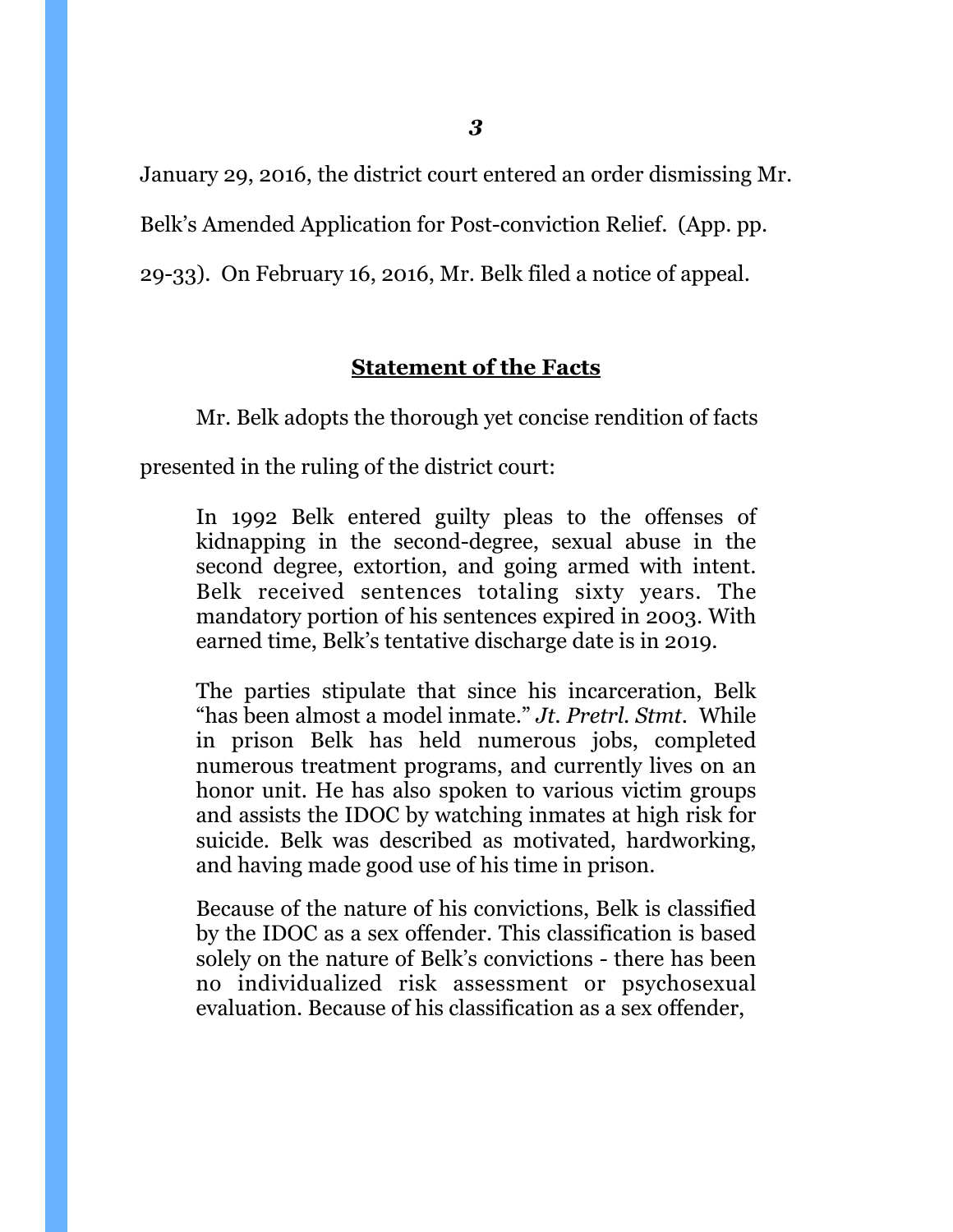the IDOC has recommended that Belk complete SOTP. [1](#page-8-0) Belk has not completed SOTP.

Upon expiration of the mandatory portion of his sentence, Belk became eligible for parole. He has been reviewed annually by the Iowa Board of Parole ("BOP") since 2005 and has been denied each time. In denying Belk parole, the BOP has cited to both Belk's failure to complete SOTP and to the seriousness of his crimes.

Each time Belk has been reviewed by the BOP, the IDOC has recommended against parole because Belk has not completed SOTP. IDOC employees testified that they were unaware of anyone being paroled without completing IDOC recommended SOTP. Belk's counselor testified that he would never recommend parole for a sex offender who had not completed SOTP, and that in Belk's case, his recommendation to the BOP was based solely on Belk not having completed SOTP, not the seriousness of Belk's convictions.

The general practice of the IDOC is to try and quickly provide treatment to offenders when they are denied parole based on failure to complete that treatment. This practice is not followed for male sex offenders. Participation in SOTP is determined based upon a male sex offender's tentative discharge date. Generally, inmates begin the assessment and treatment process two years prior to their tentative discharge date. As of trial, male sex offenders with a discharge date in 2018 were starting the SOTP process.

The Mount Pleasant Correctional Facility is where the vast majority of male sex offenders receive SOTP. SOTP generally lasts between six and eighteen months. Once

<span id="page-8-0"></span><sup>1</sup> Belk's conviction predates 2005 legislative changes which allow the IDOC to take away earned good time for classified sex offenders who do not complete SOTP.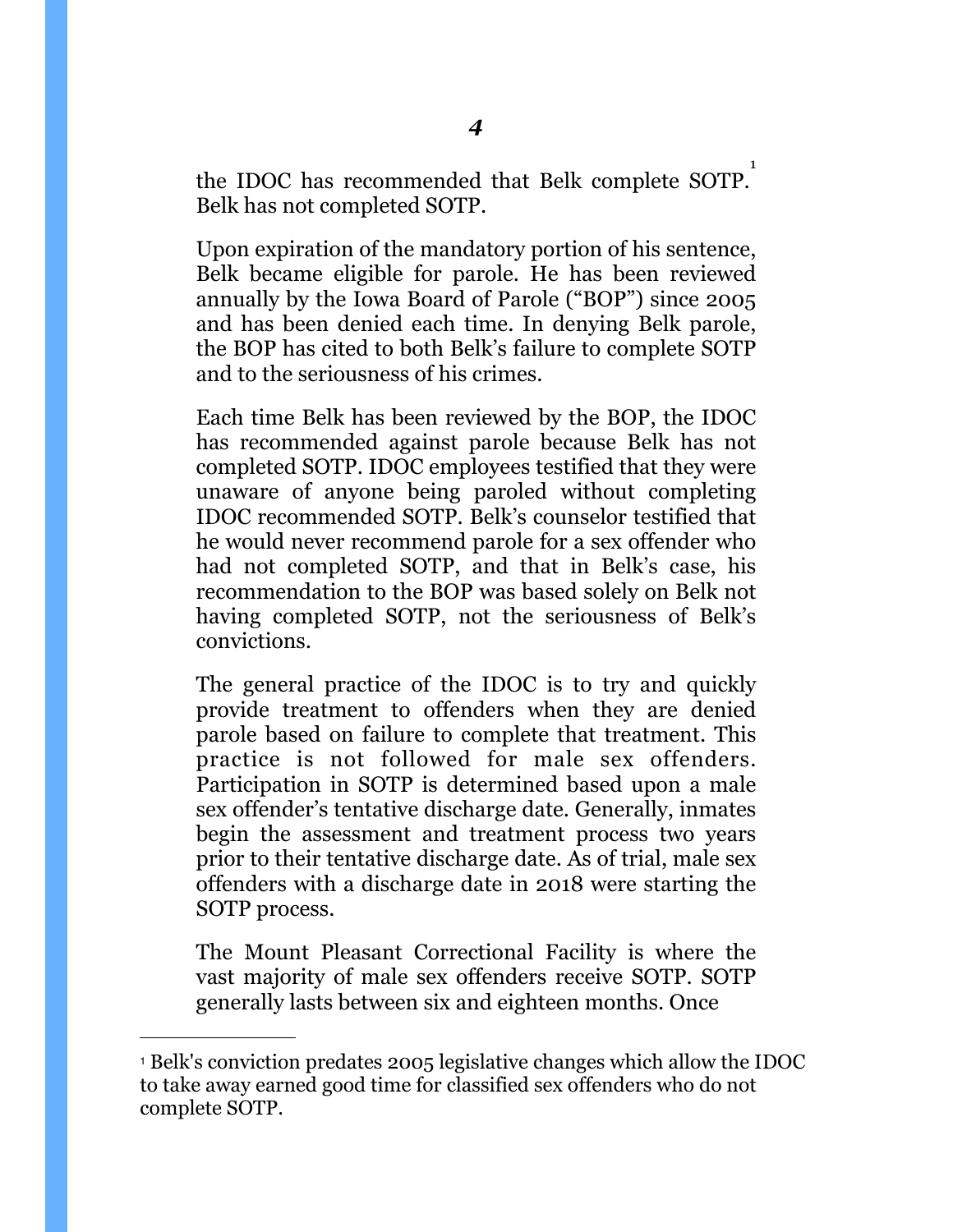offenders arrive at Mount Pleasant, they are assessed. Based upon the assessment, offenders are placed into one of two tracks - a low risk track or a moderate to high risk track. Offenders are then placed on a waiting list to start SOTP. Generally, a male sex offender's tentative discharge date is the only criteria for placing them on the waiting list to commence SOTP. There are a few individuals, such as Belk, whose convictions predate 2005, who are provided the opportunity to start SOTP a little sooner.

The purpose of SOTP is to prevent relapse upon an offender's release. Sean Crawford, who currently heads the SOTP program for male offenders, testified that there is empirical evidence that SOTP is effective and significantly lowers recidivism rates. The issues in this case do not concern the efficacy of SOTP, but the timing.

The stated reasons for providing male sex offenders with SOTP based on their tentative discharge date are the numbers of offenders needing treatment and the goal of having the treatment fresh in offenders' minds upon discharge. As of trial, there were approximately 1500 male offenders in the system needing SOTP. There were approximately 175 offenders in SOTP treatment, 150 on waiting lists, and 125 waiting assessment.

Female sex offenders are also required to complete SOTP. They receive SOTP at the Iowa Correctional Institute for Women in Mitchellville. Their numbers are much different.

As of trial, there were approximately six women in SOTP and sixteen female offenders in the system needing SOTP. Treatment is provided to female sex offenders, not based upon their tentative discharge date, but shortly after they are classified.

In addition to the difference between the numbers of male and female sex offenders needing SOTP, there are differences in the overall makeup and needs of male and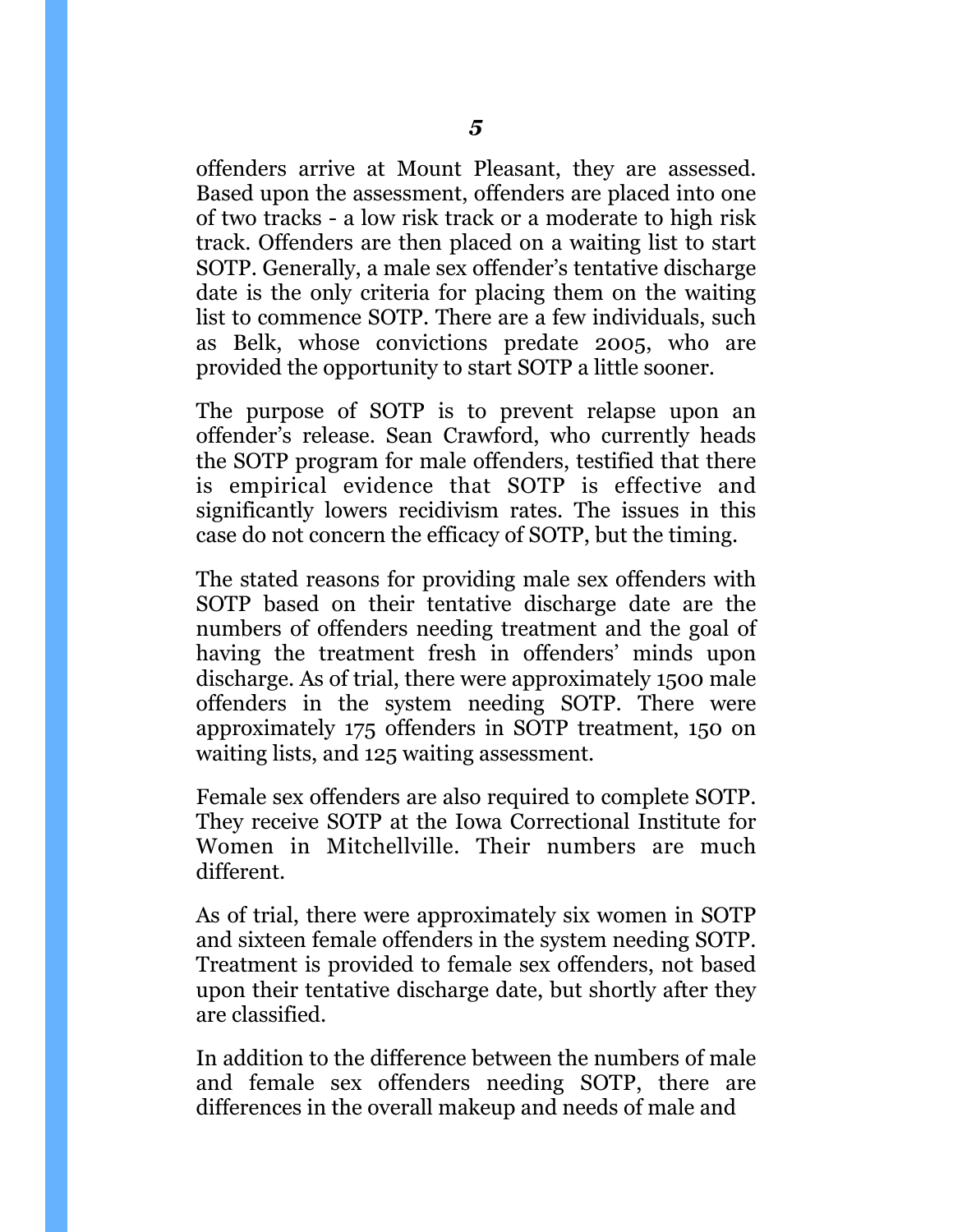female sex. Compared to their male counterparts, few of the females needing SOTP have long term sentences, convictions for offenses involving violence, or child victims. Statutory rape is a common crime for female sex offenders in SOTP.

Female sex offenders also receive different treatment. Many female sex offenders have had some sort of trauma in their background. Treatment for female sex offenders first focuses on addressing that trauma.

Belk testified that he is not unwilling to complete SOTP, he is just unwilling to do it now. Belk received an invitation to commence SOTP in July of 2015, which he refused because it would not be completed much earlier than his tentative discharge date. After he was denied parole in 2010 in part for not having completed SOTP, Belk tried to get into SOTP. He made numerous attempts towards that end. These include the following:

a. On January 14, 2010, Belk filed a transfer request asking that he be transferred to Mount Pleasant to participate in SOTP, which was denied by his counselor on January 19, 2010.

b. On January 20, 2010, Belk filed an appeal with the Classification Committee, which was denied on January 21, 2010.

c. On January 21, 2010, Belk filed an appeal with the Treatment Director, which was denied on January 22, 2010.

d. On January 22, 2010, Belk filed an appeal with the Warden, which was denied on January 25, 2010.

e. On January 26, 2010, Belk filed an appeal with the Director of Corrections and the Assistant Deputy Director of Corrections, which was denied on January 28, 2010, and February 17, 2010.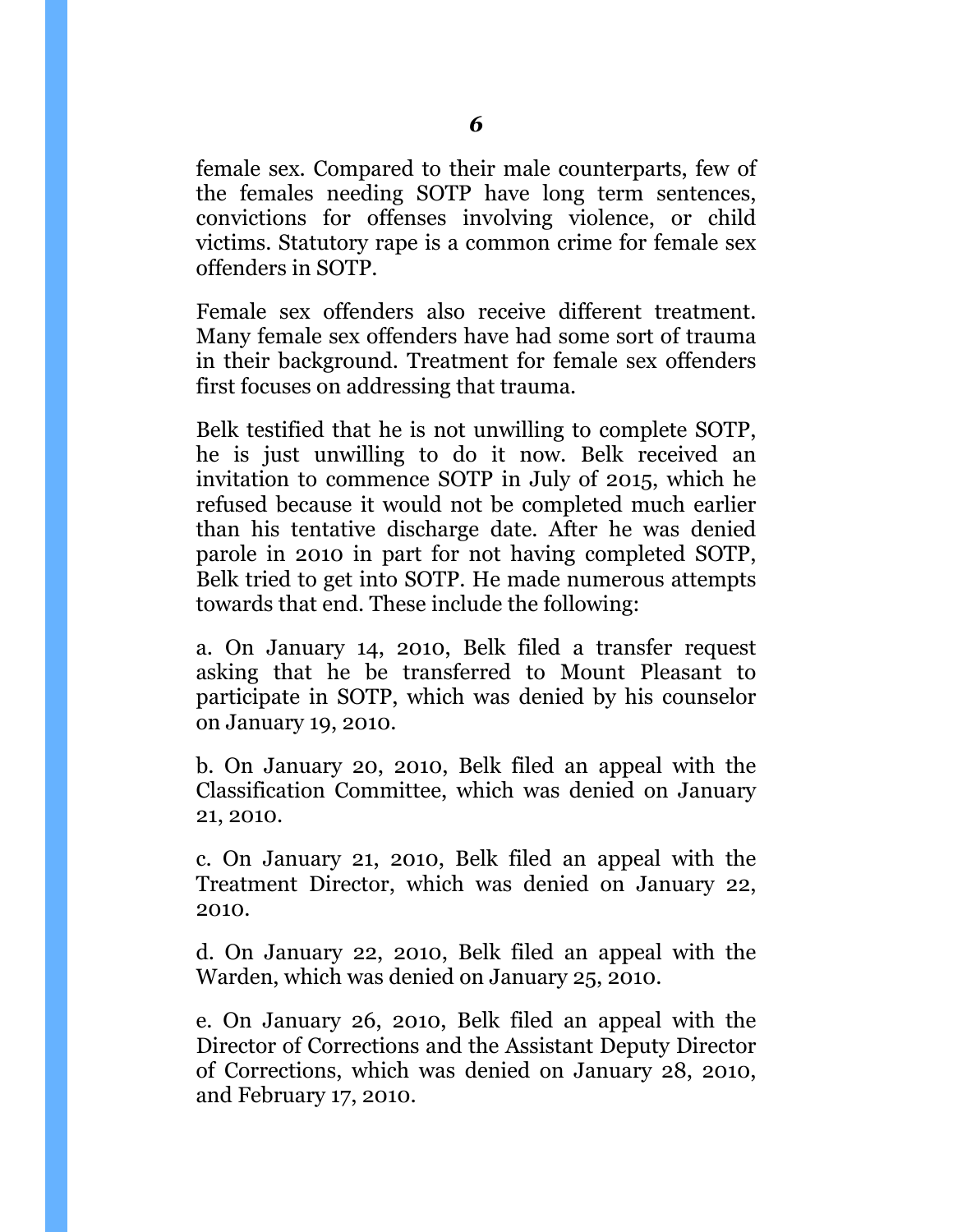f. On February 18, 2013, Belk again filed an appeal of his classification with the IDOC.

(App. pp. 29-33).

Further facts may be adduced within the argument portion of this brief.

#### **ROUTING STATEMENT**

This case should be routed to the Court of Appeals, pursuant to Iowa Rule of Appellate Procedure 6.401(3)b, as it involves a question of applying existing legal principles.

#### **ISSUE**

 I. WHETHER THE DISTRICT COURT ERRED IN DISMISSING THE APPLICATION FOR POST-CONVICTION RELIEF.

## **Standard of Review**

The dismissal of an application for post-conviction relief is reviewed to correct errors of law. [Dible v. State, 557 N.W.2d 881, 883](https://apps.fastcase.com/Research/Pages/Document.aspx?LTID=FfBijWYCcPZUktvmXkV10axzqnQul3FF7v8WceeNc4Es1rRqurQtJV%2fJ0Vp6LKxNlYLEo449Iw%2bH951N7xXMPvkrdpuM4ov6g2w%2f3deIA13vjKQ1rWguft7o5e2tJlo8%2b603af%2fjIetNNG1SF8%2f37Q%3d%3d&ECF=Dible+v.+State%2c+557+N.W.2d+881%2c+883+(Iowa+1996))  [\(Iowa 1996\).](https://apps.fastcase.com/Research/Pages/Document.aspx?LTID=FfBijWYCcPZUktvmXkV10axzqnQul3FF7v8WceeNc4Es1rRqurQtJV%2fJ0Vp6LKxNlYLEo449Iw%2bH951N7xXMPvkrdpuM4ov6g2w%2f3deIA13vjKQ1rWguft7o5e2tJlo8%2b603af%2fjIetNNG1SF8%2f37Q%3d%3d&ECF=Dible+v.+State%2c+557+N.W.2d+881%2c+883+(Iowa+1996))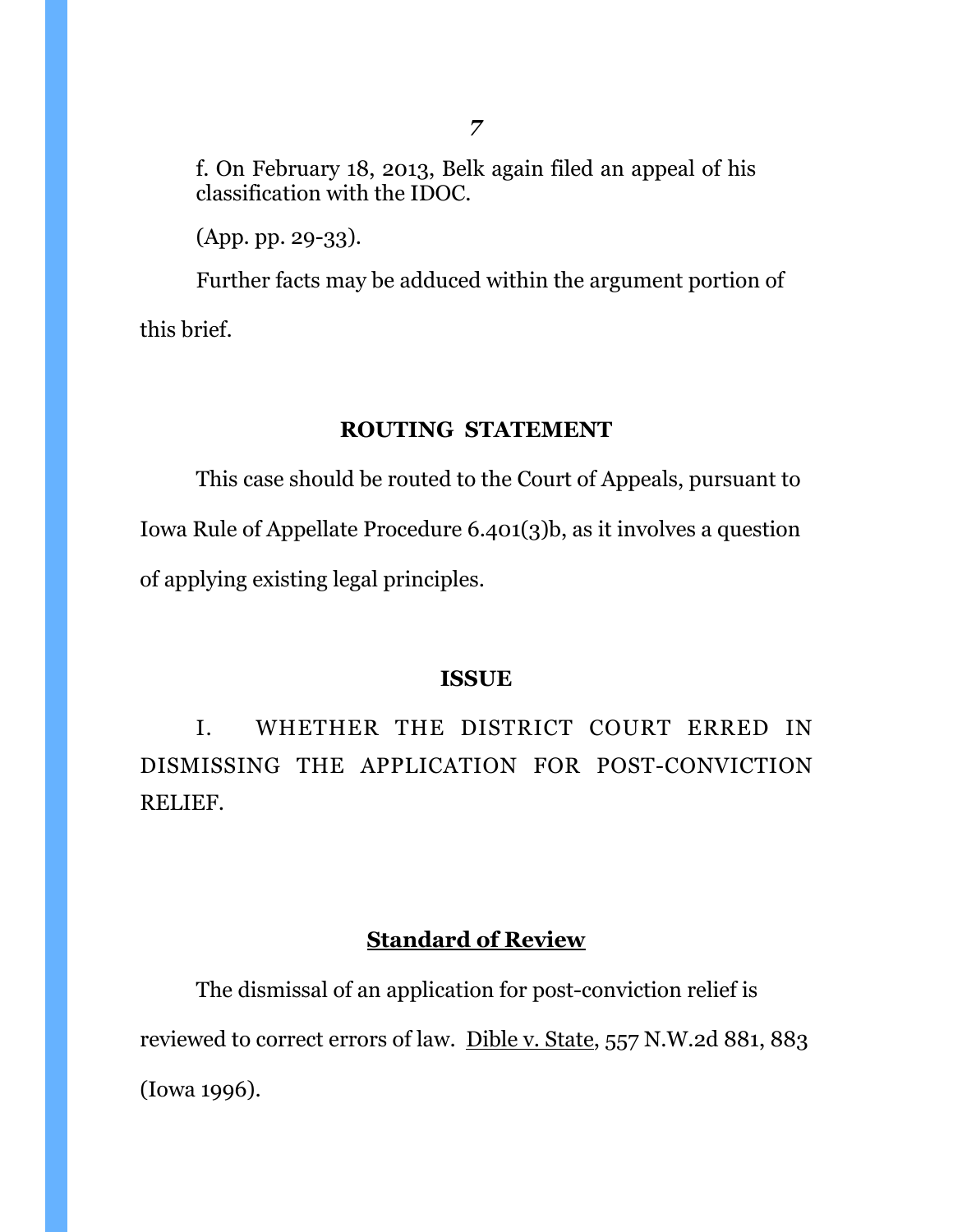## **Preservation of Error**

 Mr. Belk preserved error by arguing against dismissal of his application for post-conviction relief before the district court in a hearing on the matter.

#### **Argument**

Mr. Belk's Amended Application for Post-conviction Relief was filed pursuant to Iowa Code §822.2(1)(a), which provides for relief when "[t]he conviction or sentence was in violation of the Constitution of the United States or the Constitution or the laws of this state." Specifically, Mr. Belk alleged that his sentence was a violation of the Equal Protection Clause, a violation of the prohibitions against cruel and unusual punishment, a violation of the Due Process Clause, and a violation of the Ex Post Facto Clause, as they are all contained in the United States and Iowa Constitutions. (App. pp. 19-22).

 Mr. Belk did not challenge the constitutionality of the original sentence that was imposed on him by the district court, but rather he urged that the policy of the Iowa Department of Corrections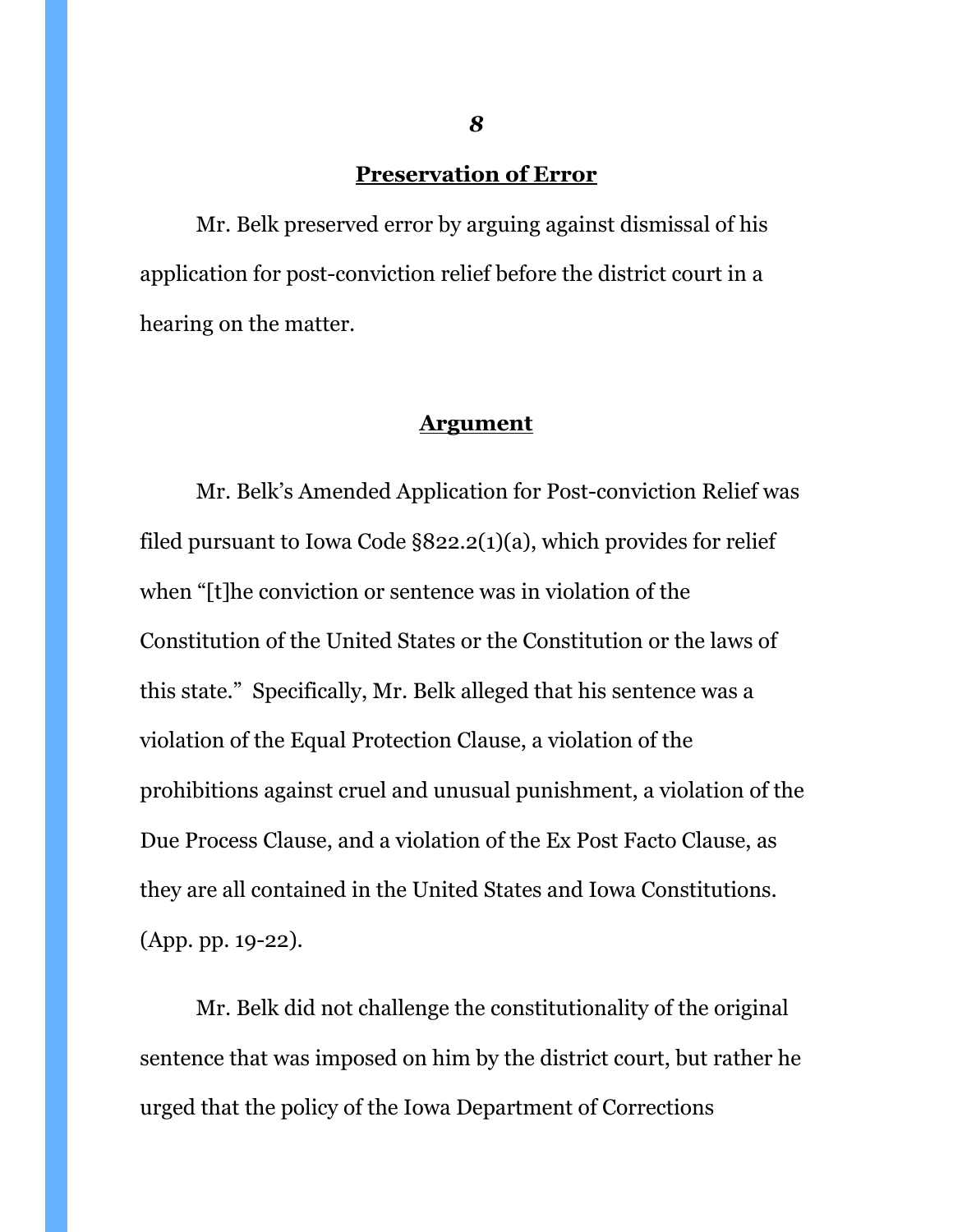regarding sex offender treatment for male inmates had imposed an unconstitutional de facto mandatory minimum sentence which all but ensured that he would serve his sentence to discharge and thereby deny him the opportunity for parole. Iowa courts have previously permitted persons to challenge the actions of the Iowa Department of Corrections through post-conviction relief proceedings. For example, in Maghee v. State, the Iowa Supreme Court held that an offender could challenge the revocation of his work release through a postconviction relief action. Maghee v. State, 773 N.W.2d 228 (Iowa 2008). In Maghee, the Court relied upon Davis v. State, 345 N.W.2d 97 (Iowa 1994), which had held that an offender's challenge to an Iowa Department of Corrections disciplinary decision could be litigated in post-conviction relief proceedings. See, Davis*,* 345 N.W. 2d at 99. The court in Davis concluded that, "postconviction review of the actions of prison officials which involve a substantial deprivation of liberty or property rights" should be permitted. Id. Mr. Belk asserts that the actions of prison official involve a substantial deprivation of his liberty rights and he should therefore be

*9*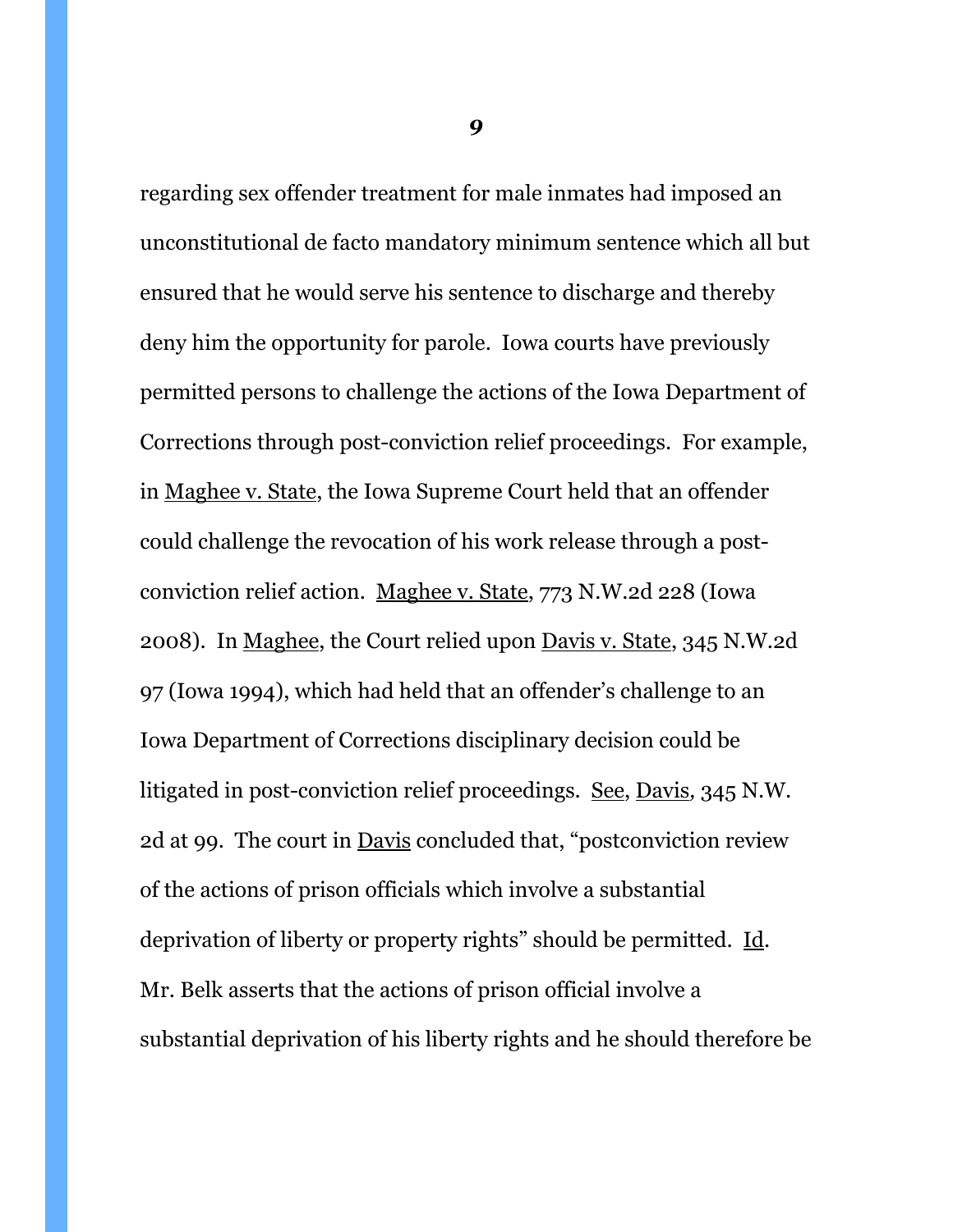permitted to pursue a remedy to those actions in post-conviction relief proceedings.

 The ruling of the district court acknowledged, "Belk's claims are important and Belk and others similarly situated deserve an answer to the questions raised." (App. p. 33). Despite its sympathy for Mr. Belk's situation, the district court found that Mr. Belk was simply "creatively attempting to bootstrap his claims into those authorized by section 822.2(1)(a)". (App. p. 32). The district court found that Maghee and Davis were inapplicable to Mr. Belk's situation because they dealt with disciplinary decisions. (App. p. 32). The district court further noted that Mr. Belk, "cites no [other] authority in support of his argument". (App. p. 32).

 While the district court minimized the legal authority that Mr. Belk presented in defense of his argument, it presented no legal authority of its own to support its ruling dismissing the case. Instead, the district court merely wrung its hands over the possibility that allowing Mr. Belk to proceed, "could greatly expand the types of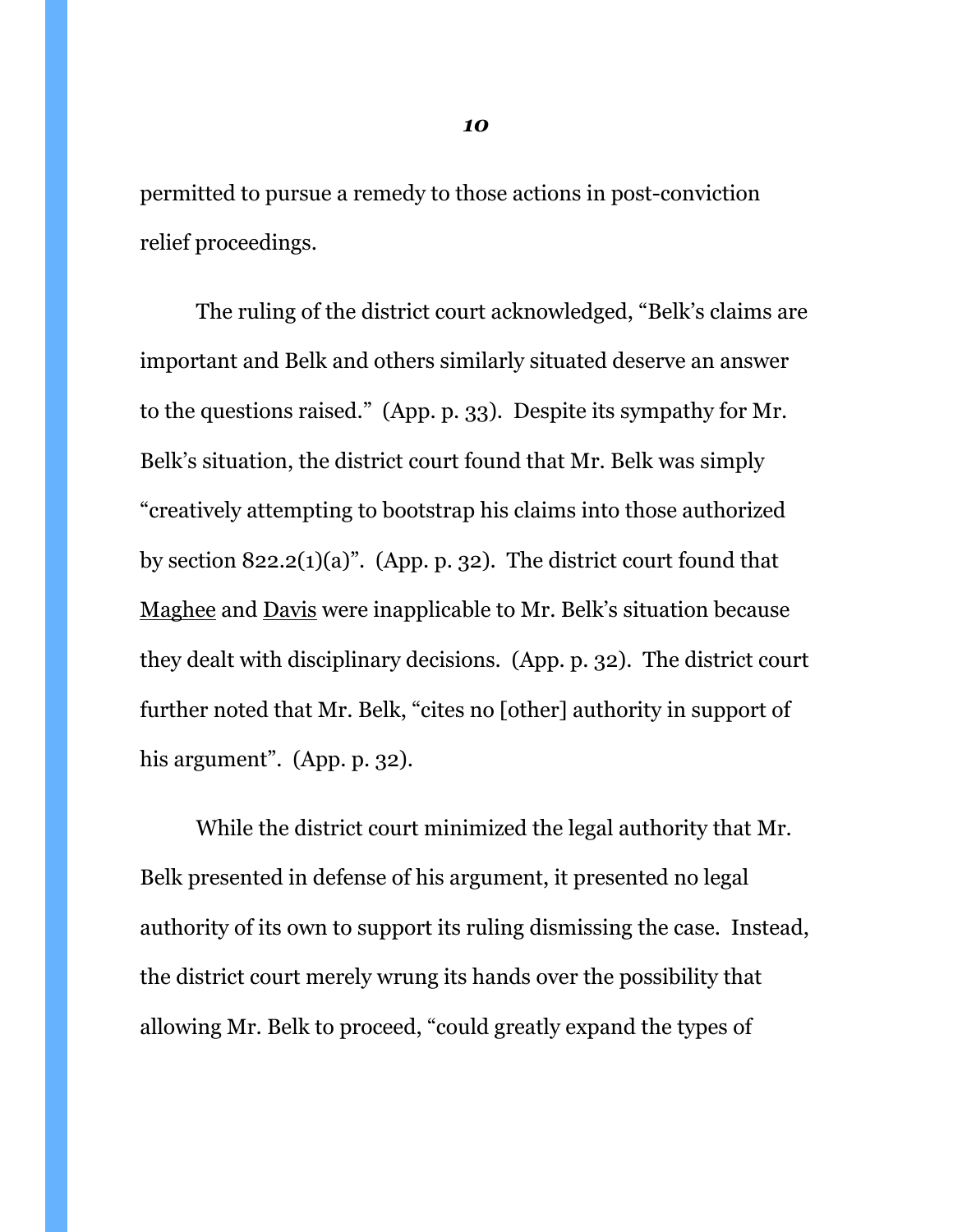claims pursued through post-conviction relief." (App. p. 32; ftn. 2).

The district court further speculated,

if Belk's claims are appropriately pursued under section  $822.2(1)(a)$ , could an inmate with mental illness pursue similar claims, arguing that IDOC's policies for providing mental health treatment to inmates with mental illnesses are unconstitutional and have lengthened the amount of time he or she must serve.<sup>2</sup> Numerous IDOC policies, practices and decisions, including those related to resource allocation, arguably can be claimed to impact the length of an inmate's stay in prison. (App. p. 32; ftn. 2).

To use the district court's example, what would be wrong with an inmate who needs mental health treatment before release being able to argue in post-conviction relief proceedings that an Iowa Department of Corrections rule mandating that treatment come at the end of his sentence so that he is never recommended for parole is unconstitutional? It sounds as though that too would involve a substantial deprivation of liberty, and if a substantial deprivation

<span id="page-15-0"></span><sup>&</sup>lt;sup>2</sup> It should be noted that the district court found that SOTP treatment was the exception to the rule, thus making the district court's concerns in this respect unlikely to materialize:

The general practice of the IDOC is to try and quickly provide treatment to offenders when they are denied parole based on failure to complete that treatment. This practice is not followed for male sex offenders. (App. p. 30; ftn. 2).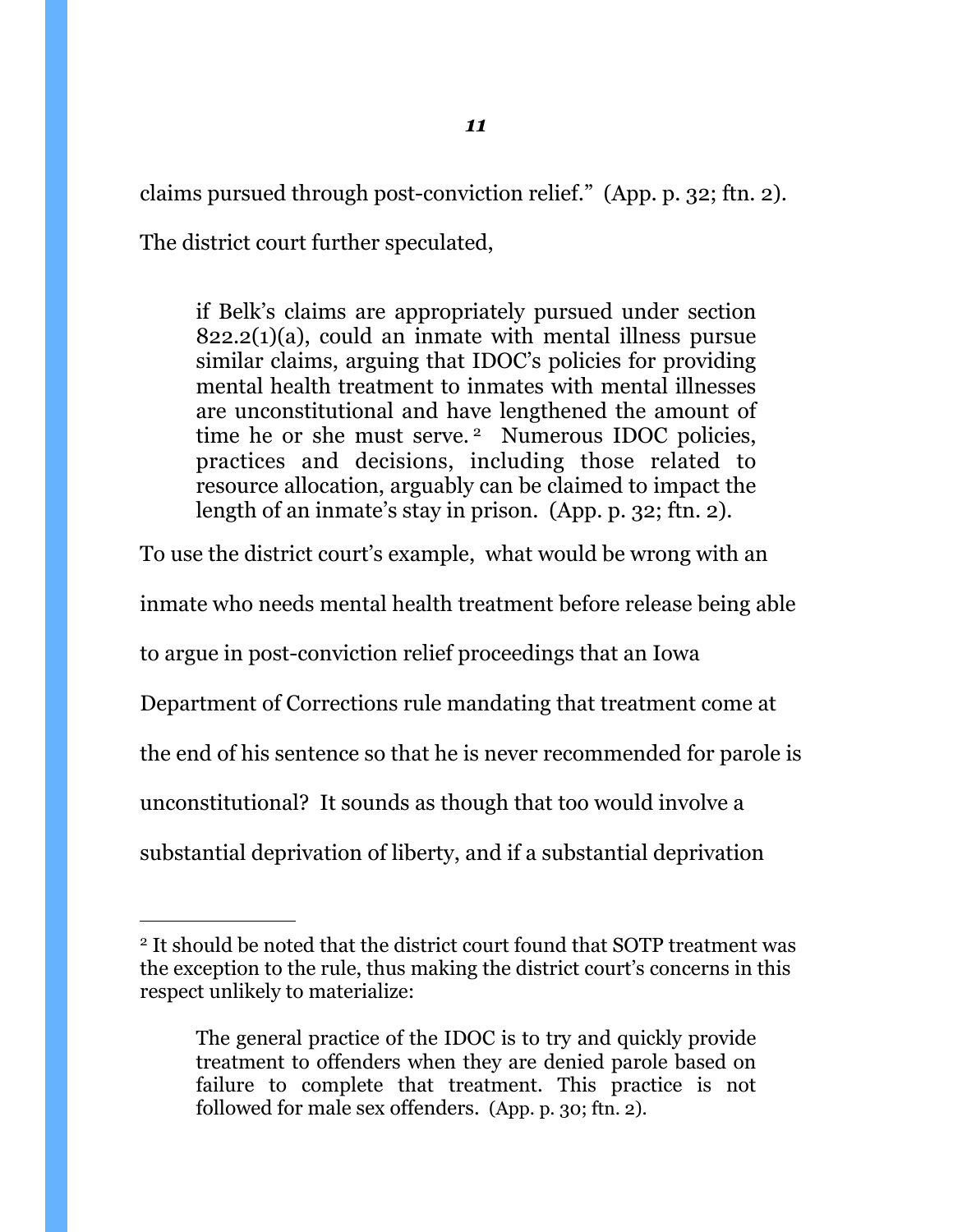liberty occurs, the person being deprived must have the means to challenge the loss of his liberty. If anything, the deprivation of liberty involved in Mr. Belk's case is far more substantial that those deprivations at play in Maghee and Davis. Mr. Belk has been seen by the parole board since 2005 but has not been recommended for parole by the IDOC because of his failure to complete SOTP and has thus had his parole rejected for over a decade and still counting.

 Post-conviction review of the actions of prison officials which involve a substantial deprivation of liberty have been allowed in Iowa and there exists no legal basis to deny Mr. Belk that same right in this case. As a result, the district court committed an error of law by dismissing Mr. Belk's post-conviction relief proceeding.

*12*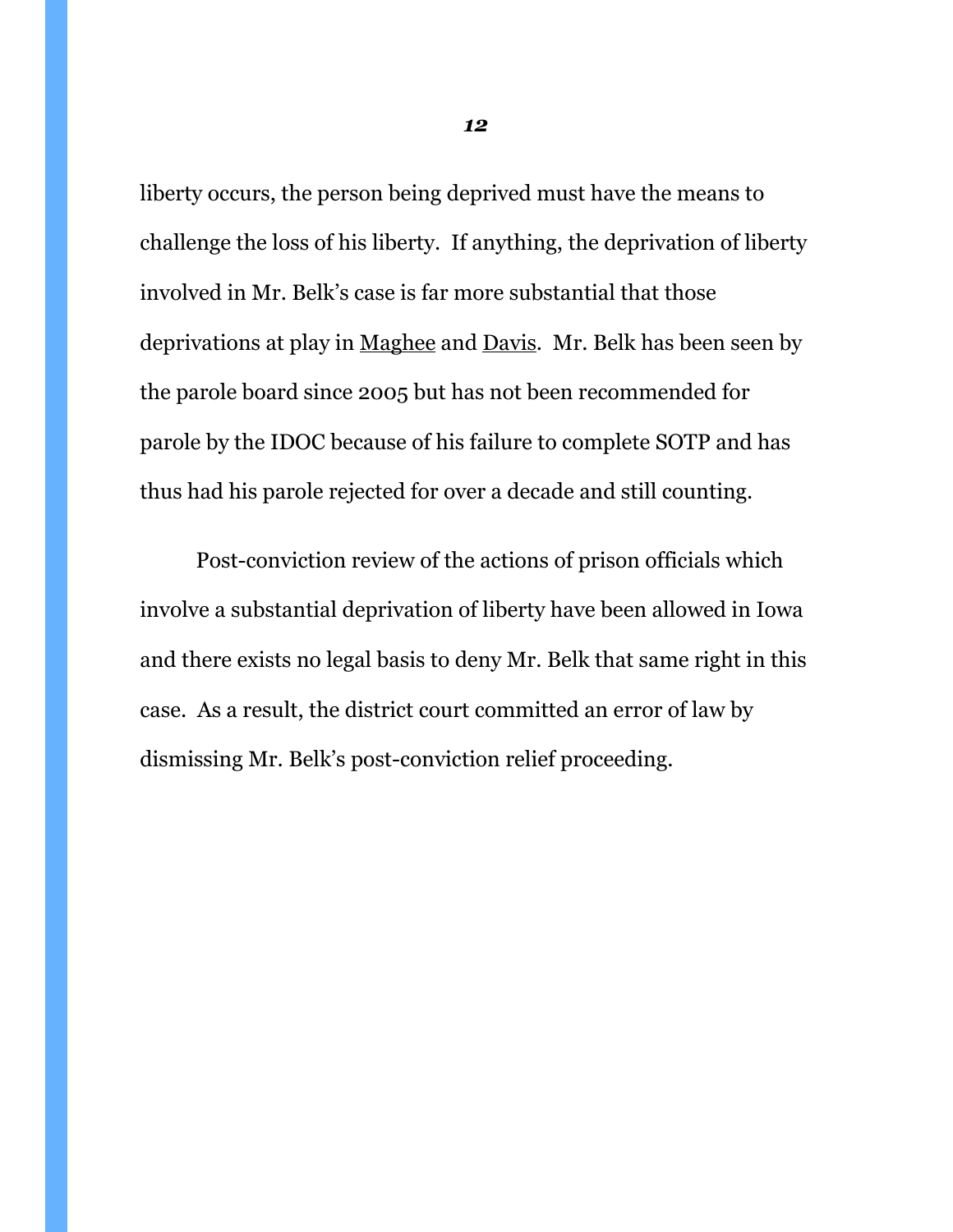## **CONCLUSION**

 For the reasons stated above, the appellant respectfully requests that the Court to find that his application for post conviction relief was dismissed in error and to remand the case to the district court for a hearing on the merits of his application for post-conviction relief.

Respectfully submitted,

/s/ *John Bishop* 

 $\frac{1}{\sqrt{2}}$  , and the contract of the contract of the contract of the contract of the contract of the contract of the contract of the contract of the contract of the contract of the contract of the contract of the contra

 **John J. Bishop** AT0000937 222 Third Ave. S.E., Suite 299 Cedar Rapids, IA 52401 Phone: (319) 398-0343 Fax: (319) 364-8914 E-mail: jjbishop25@hotmail.com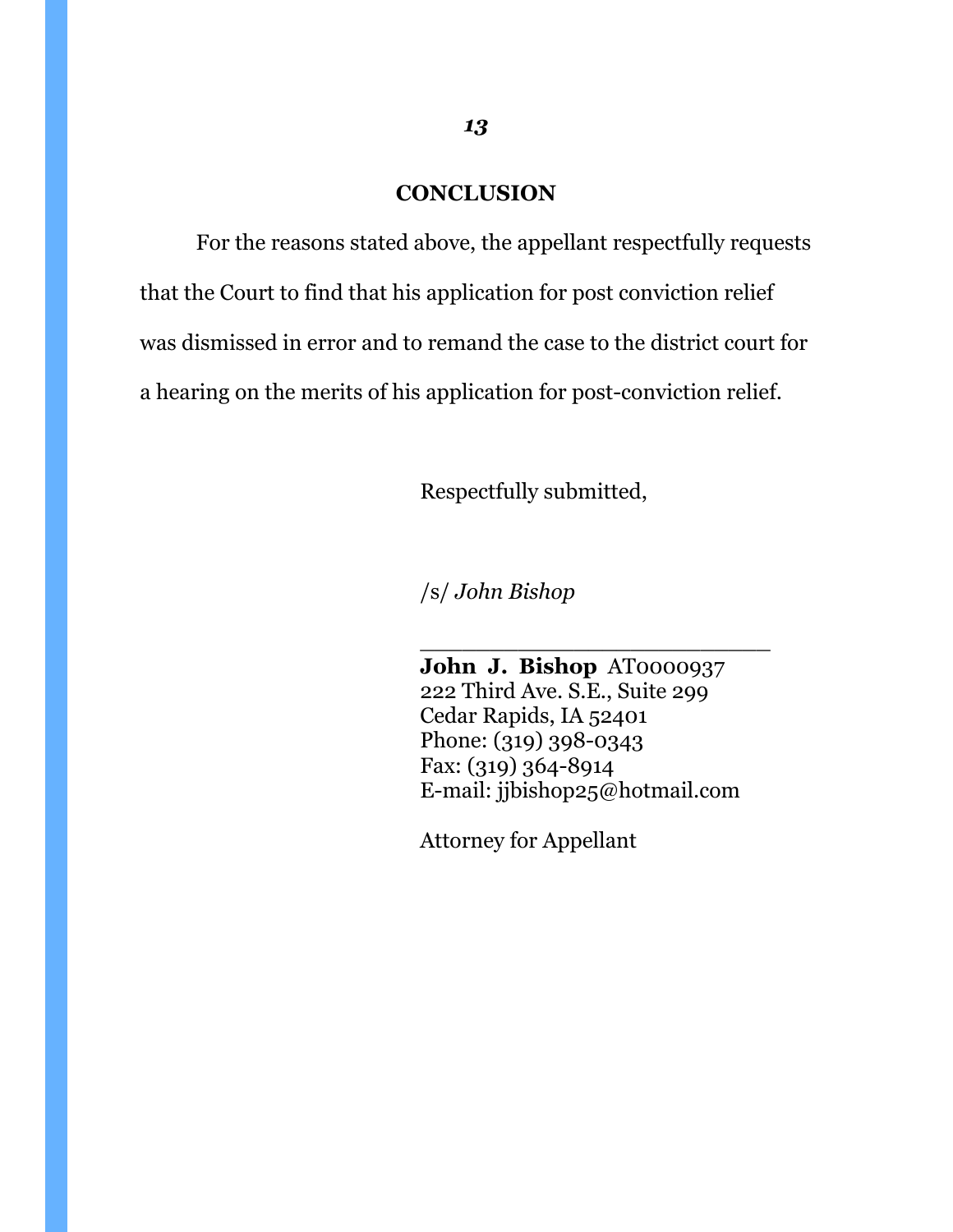# **REQUEST FOR ORAL ARGUMENT**

Appellant, Laverne Belk, requests to be heard in oral arguments on

this appeal.

/s/ *John Bishop* 

 $\frac{1}{\sqrt{2}}$  ,  $\frac{1}{\sqrt{2}}$  ,  $\frac{1}{\sqrt{2}}$  ,  $\frac{1}{\sqrt{2}}$  ,  $\frac{1}{\sqrt{2}}$  ,  $\frac{1}{\sqrt{2}}$  ,  $\frac{1}{\sqrt{2}}$  ,  $\frac{1}{\sqrt{2}}$  ,  $\frac{1}{\sqrt{2}}$  ,  $\frac{1}{\sqrt{2}}$  ,  $\frac{1}{\sqrt{2}}$  ,  $\frac{1}{\sqrt{2}}$  ,  $\frac{1}{\sqrt{2}}$  ,  $\frac{1}{\sqrt{2}}$  ,  $\frac{1}{\sqrt{2}}$  **John J. Bishop** AT0000937 222 Third Ave. S.E., Suite 299 Cedar Rapids, IA 52401 Phone: (319) 398-0343 Fax: (319) 364-8914 E-mail: jjbishop25@hotmail.com

Attorney for Appellant

## **ATTORNEY'S COST CERTIFICATE**

I hereby certify that the actual cost of printing the foregoing

Appellant's Brief was the sum of \$\_\_\_\_\_\_\_\_.

/s/ *John Bishop* 

 $\frac{1}{\sqrt{2}}$  , which is a set of the set of the set of the set of the set of the set of the set of the set of the set of the set of the set of the set of the set of the set of the set of the set of the set of the set of t **John J. Bishop** AT0000937 222 Third Ave. S.E. Suite 299 - Armstrong Center Cedar Rapids, IA 52401 Phone: (319) 398-0343 Fax: (319) 364-8914 E-mail: jjbishop25@hotmail.com